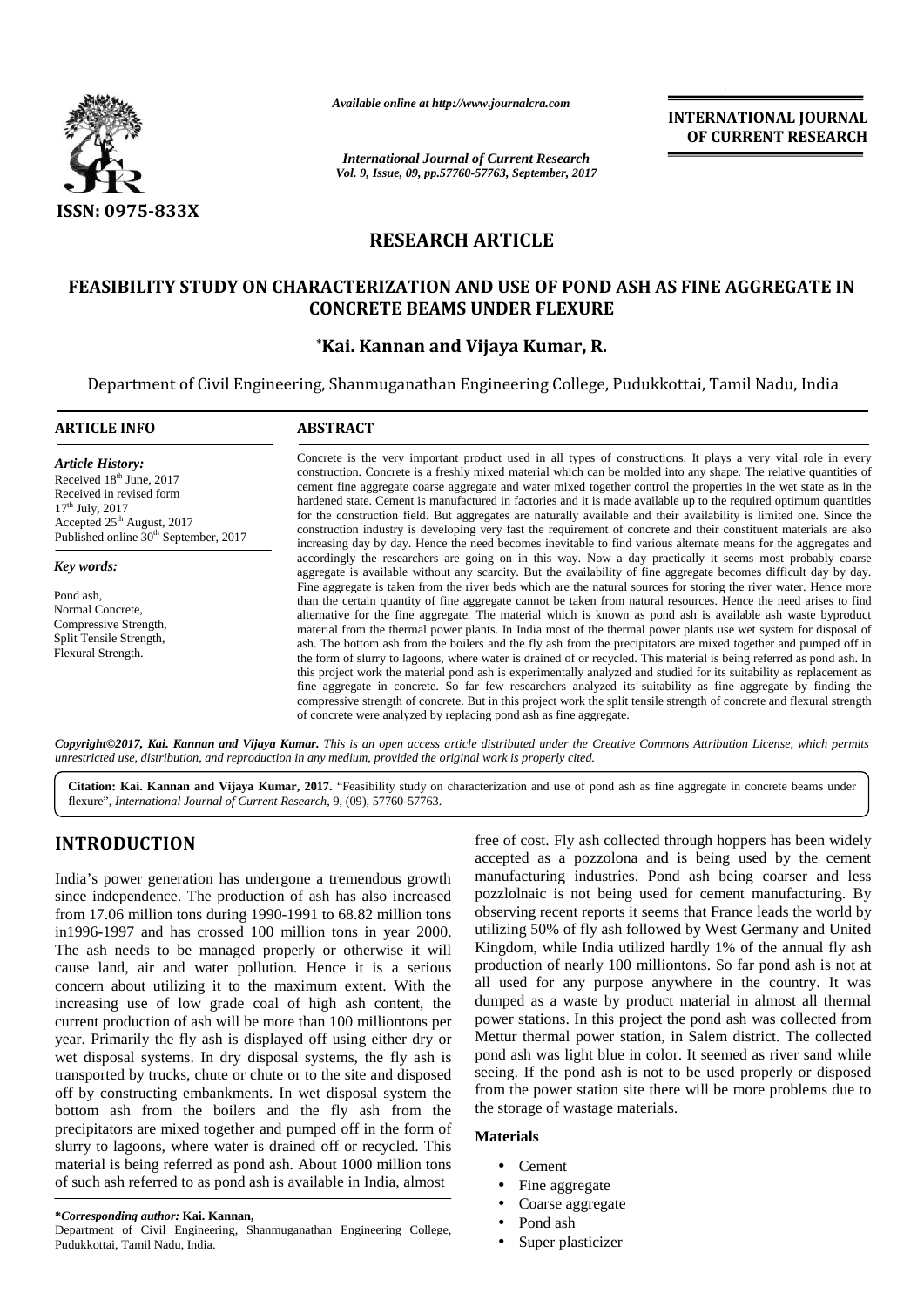#### **Cement**

Cement is a fine, grey powder. It is mixed with water and materials such as sand, gravel and cursed stone to make concrete. Cement and water form a paste that binds the other materials together as the concrete hardens.

- 1. The color of the cement should be uniform.
- 2. The cement should give uniform cool feeling when touched with hand. If a small quantity of cement is thrown in a bucket of water should sink.
- 3. The compressive strength after three days should not be less than 16 N / mm²
- 4. The compressive strength after seven days should not be less than 22 N /mm²
- 5. The tensile strength after 3 days should be  $2.0 \text{ N} / \text{mm}^2$
- 6. The tensile strength after 7 days should be 2.5 N / mm².

# **Fine Aggregate**

Sand used for experimental program was locally procured and conformed to is:383-1970.the sand was first through IS 4.75 mm sieve to remove any particles greater than 4.75 mm and then was washed to remove the dust it tested per is :2386- 1963.the sand belongs to grading zone II.

#### **Table 1. Properties of Fine Aggregate**

| S.No | Properties       | Observed value |
|------|------------------|----------------|
|      | Fineness modulus | 2.94           |
|      | Specific gravity | 2.60           |
|      | Water absorption | Ni1            |

### **Coarse Aggregate**

The material which was retained on BIS test size 4.75 mm was termed as Coarse aggregate the broken stone is generally used as Coarse aggregate. The nature of work decide the the maximum size of Coarse aggregate. The maximum size of 20 mm was used in work the aggregate was washed to remove the dust and dried to surface dry condition it tested by using IS : 2386-1963.

**Table 2. Properties of Coarse Aggregate**

| S.No | Properties       | Observed value |
|------|------------------|----------------|
|      | Fineness modulus | 6.25           |
|      | Specific gravity | 2.60           |

### **Pond Ash**

In wet disposal system the pond ash from the boilers and the fly ash from the precipitators are mixed together and pumped off in the form of slurry to lagoons, where water is drained off or recycled. This material is being referred as pond ash. About 1000 million tonnes of such ash referred to as pond ash is available in India, almost free of cost.

# **Super Plasticizer**

These are the modern type of water reducing admixtures, basically a chemical or a mixture of chemical that imparts higher workability to concrete. It consists of formaldehyde. It is the use of sp which has made it possible to use bottom ash as fine aggregate and particularly to give high workability to the concrete. Here super plasticizer used is CHERA PLAST. MIX DESIGN M-20

| S.No | Properties              | Observed value |
|------|-------------------------|----------------|
|      | Color                   | Light grey     |
|      | Specific gravity        | 2.17           |
|      | <b>Fineness Modulus</b> | -25            |

**Table 4. Concrete Mix Proportion With 0%, 25%, 50%, 75% Pond Ash**

| Water                | Cement             | Fine aggregate     | Coarse aggregate    |
|----------------------|--------------------|--------------------|---------------------|
| 186kg/m <sup>3</sup> | $372\text{kg/m}^3$ | $637\text{kg/m}^3$ | $1231\text{kg/m}^3$ |
| 0.5                  |                    |                    | 3.31                |

### **Mix proportion:**

Pond ash: 0% to 75% Super plasticizer: 0.5 dosage

# **RESULTS AND DISCUSSION**

Compressive Strength of Pond Ash with Varying % of Pond Ash. Split Tensile Strength of Pond Ash with Varying % of Pond. Flexural Strength of Pond Ash with Varying % of Pond Ash

#### **Discussion of compressive strength of cubes with pond ash**

### **Analysis of Pond Ash for Compressive Strength**

#### **Analysis of test results – 7 Days strength**

The M2 concrete which is added with 25 % pond ash gives 91.53 % of the strength of the control cubes. M3 concrete which is added with 50 % pond ash gives 77.96 % of the strength of the control cubes.M4 concrete which is added with 75 % of pond ash gives 71.17 % of the strength of the control cubes.

#### **Analysis of test results – 28 Days strength**

The M2 concrete which is added with 25 % pond ash gives 89.77 % of the strength of the control cubes. M3 concrete which is added with 50 % pond ash gives 85.22 % of the strength of the control cubes.M4 concrete which is added with 75 % of pond ash gives 78.4 % of the strength of the control cubes.

#### **Analysis of test results – 56 Days strength**

The M2 concrete which is added with 25 % pond ash gives 5.67 % more strength than the strength of the control cubes. M3 concrete which is added with 50 % pond ash gives 1.13 % more strength than the control cubes. M4 concrete which is added with 75 % of pond ash gives 95.45 % of the strength of the control cubes. From the above analysis it is well known that the strength of the concrete added with pond ash increases with the increase of time period. The difference of the strength of the control cubes and the pond ash added cubes are becoming less and less with the increase of the curing time period. 56 days strength results gives better results than the 7 days and 28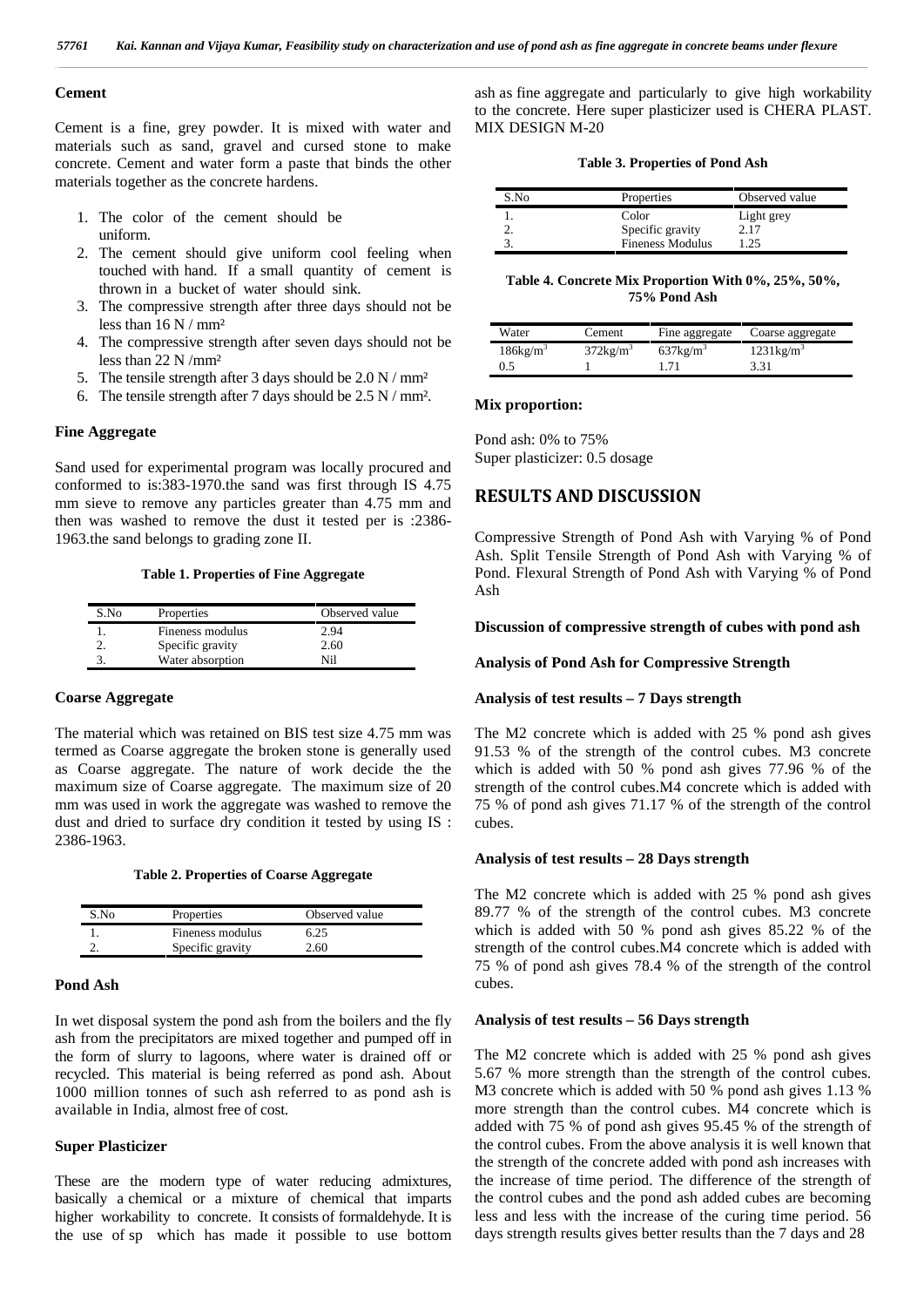| Mix Designation | Pond ash Fraction of Fine Aggregate | $L$ ement (kg) | Pond ash $(kg)$ | A(kg) | (kg)<br>C.A | Water (lit) | $SP$ (lit) |
|-----------------|-------------------------------------|----------------|-----------------|-------|-------------|-------------|------------|
| M1              | ን % PA                              | 372            | $- - -$         | 637   | 1231        | 186         | 1.75       |
| M <sub>2</sub>  | 25 % PA                             | 372            | 160             | 477   | 1231        | 186         | 1.75       |
| M <sub>3</sub>  | 50 % PA                             | 372            | 319             | 318   | 1231        | 186         | 2.50       |
| M <sub>4</sub>  | 75 % PA                             | 372            | 477             | 160   | 1231        | 186         | 2.50       |

#### **Table 5. Mix proportion for various percentage of pond ash replaced**

#### **Table 6. Compressive Strength Test Results for 7, 28 & 56 Days**

| Sl. No | Percentage of pond ash<br>added | Average Load in<br>кg | 7 Days split tensile<br>strength $(N/mm2)$ | 28 Days split tensile strength<br>(N/mm <sup>2</sup> ) | 56 Days split tensile strength<br>(N/mm <sup>2</sup> ) |
|--------|---------------------------------|-----------------------|--------------------------------------------|--------------------------------------------------------|--------------------------------------------------------|
|        | 0 %                             | 21167                 | 2.33                                       | 3.25                                                   | ٥.4                                                    |
|        | 25 %                            | 20167                 | 2.12                                       | 2.97                                                   | 3.46                                                   |
|        | 50 %                            | 19000                 | 2.05                                       | 2.76                                                   | 3.32                                                   |
|        | 75 %                            | 7833                  | 1.91                                       | 2.54                                                   |                                                        |

#### **Table 5. Split Tensile Strength Test Results for 7, 28 & 56 Days**

| Sl. No | Percentage of pond ash<br>added | Average Unit wt. of<br>concrete in Kg / $m3$ | 7 Days compressive<br>strength $(N/mm2)$ | 28 Days compressive<br>strength $(N/mm2)$ | 56 Days compressive<br>strength $(N/mm2)$ |
|--------|---------------------------------|----------------------------------------------|------------------------------------------|-------------------------------------------|-------------------------------------------|
|        | 0 %                             | 2540                                         | 26.22                                    | 38.22                                     | 39.11                                     |
|        | 25 %                            | 2420                                         |                                          | 35.11                                     | 41.33                                     |
|        | 50 %                            | 2380                                         | 20.44                                    | 33.33                                     | 39.55                                     |
| 4      | 75 %                            | 2346                                         | 18.66                                    | 30.66                                     | 37.33                                     |

**Table 6. Flexural Strength test results for 7, 28 & 56 Days**

| Sl. | Percentage of pond ash | Average Load in kg | 7 Days Flexural    | 28 Days Flexural   | 56 Days Flexural strength |
|-----|------------------------|--------------------|--------------------|--------------------|---------------------------|
| No  | added                  |                    | strength $(N/mm2)$ | strength $(N/mm2)$ | (N/mm <sup>2</sup> )      |
|     | $0\%$                  | 2100               | 3.56               | 5.11               | 5.33                      |
|     | 25 %                   | 2000               | 3.22               | 4.89               | 5.22                      |
|     | 50 %                   | 1867               | 2.89               | 4.55               | 5.00                      |
|     | 75 %                   | 1700               | 2.67               | 4.22               | 4.44                      |

days curing periods.28 day's results are also useful and it satisfies the strength requirements of the specified design mix.

## **Analysis of Pond Ash for Split Tensile Strength**

### **Analysis of test results - 7 Days strength**

The M2 concrete which is added with 25 % pond ash gives 90.99 % of the strength of the control cubes. M3 concrete which is added with 50 % pond ash gives 87.98 % of the strength of the control cubes.M4 concrete which is added with 75 % of pond ash gives 81.97 % of the strength of the control cubes.

#### **Analysis of test results - 28 Days strength**

The M2 concrete which is added with 25 % pond ash gives 91.38 % of the strength of the control cubes. M3 concrete which is added with 50 % pond ash gives 84.92 % of the strength of the control cubes.M4 concrete which is added with 75 % of pond ash gives 78.15 % of the strength of the control cubes.

## **Analysis of test results - 56 Days strength**

The M2 concrete which is added with 25 % pond ash gives 1.76 % strength more than the control cubes. M3 concrete which is added with 50 % pond ash gives 97.65 % of the strength of the control cubes.M4 concrete which is added with 75 % of pond ash gives 91.47 % of the strength of the control cubes.

#### **Analysis of Pond Ash for Flexural Strength**

## **Analysis of test results - 7 Days strength**

The M2 concrete which is added with 25 % pond ash gives 90.44 % of the strength of the control cubes. M3 concrete which is added with 50 % pond ash gives 81.17 % of the strength of the control cubes.M4 concrete which is added with 75 % of pond ash gives 75.00 % of the strength of the control cubes.

#### **Analysis of test results - 28 Days strength**

The M2 concrete which is added with 25 % pond ash gives 95.69 % of the strength of the control cubes. M3 concrete which is added with 50 % pond ash gives 89.04 % of the strength of the control cubes.M4 concrete which is added with 75 % of pond ash gives 82.58 % of the strength of the control cubes.

#### **Analysis of test results - 56 Days strength**

The M2 concrete which is added with 25 % pond ash gives 97.94 % of the strength of the control cubes. M3 concrete which is added with 50 % pond ash gives 93.80 % of the strength of the control cubes.M4 concrete which is added with 75 % of pond ash gives 83.30 % of the strength of the control cubes.

#### **Conclusion**

The following conclusions are drawn from the observations of the compressive strength test, Split tensile test and Flexural